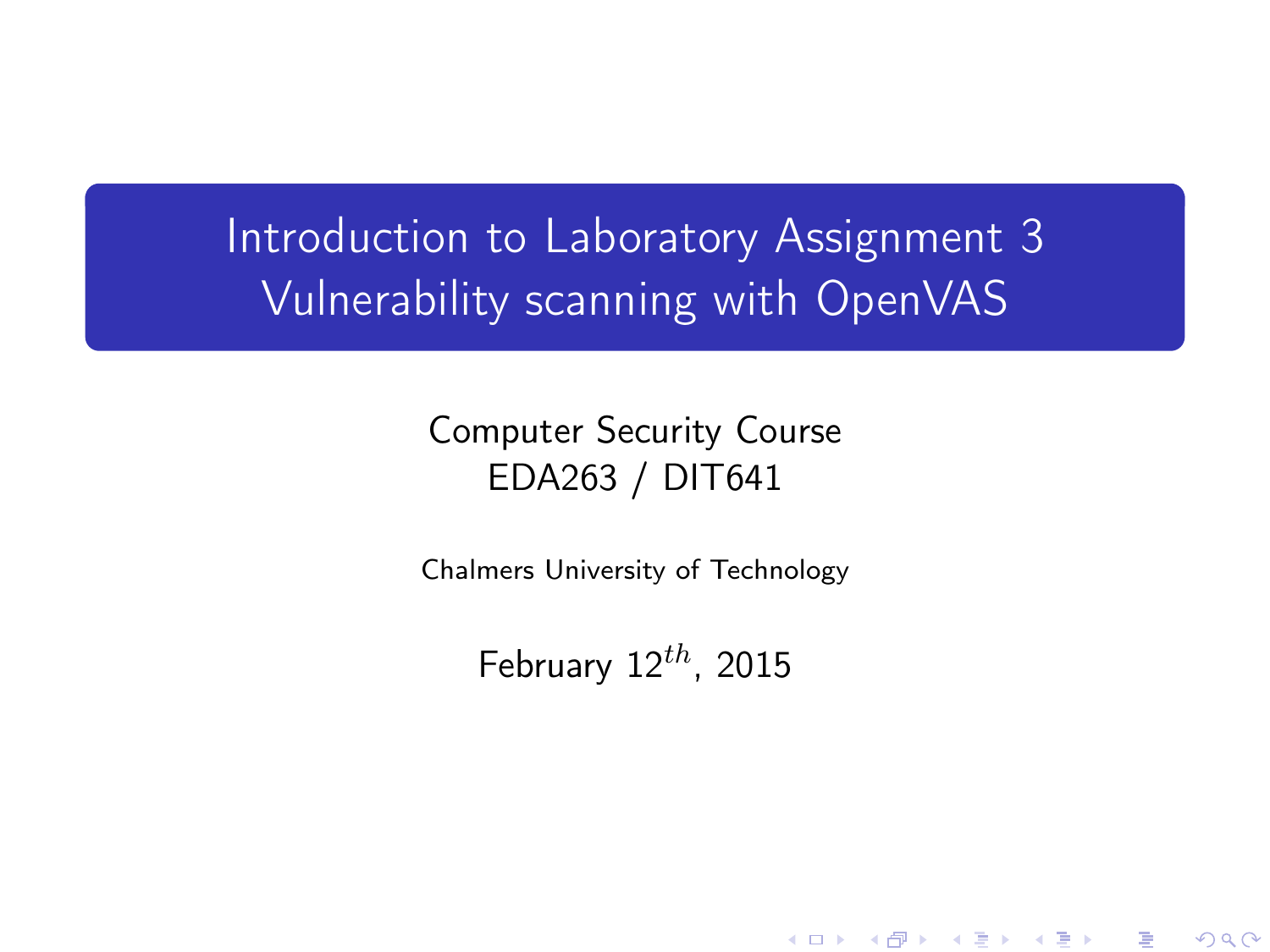## Vulnerability assessment?

目

 $299$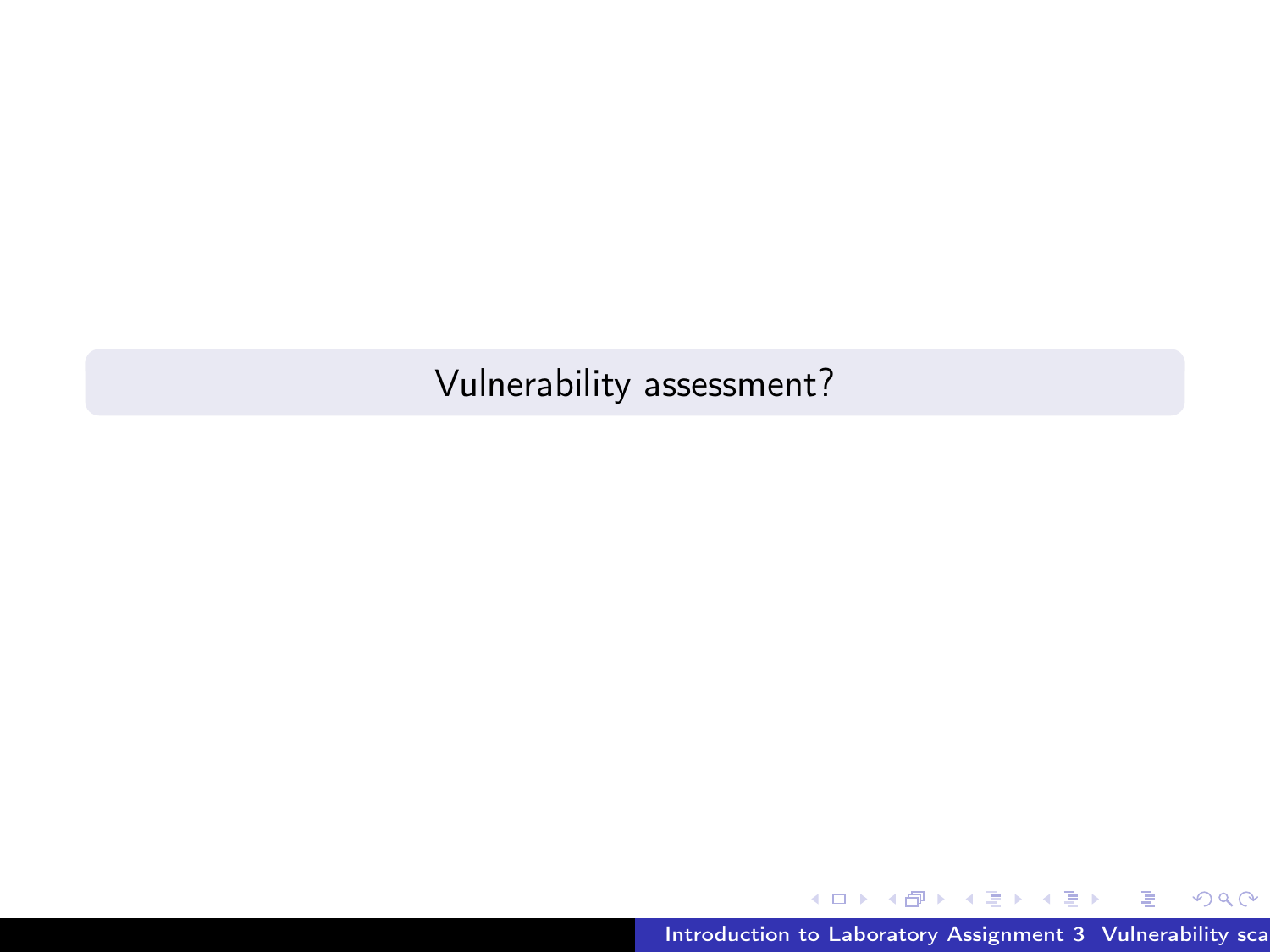- **1** What is Vulnerability assessment?
- 2 Lab 3 Vulnerability scanning with OpenVAS
- **3** Formal Report tips

性  $\sim$ 

 $\leftarrow$ 

 $2Q$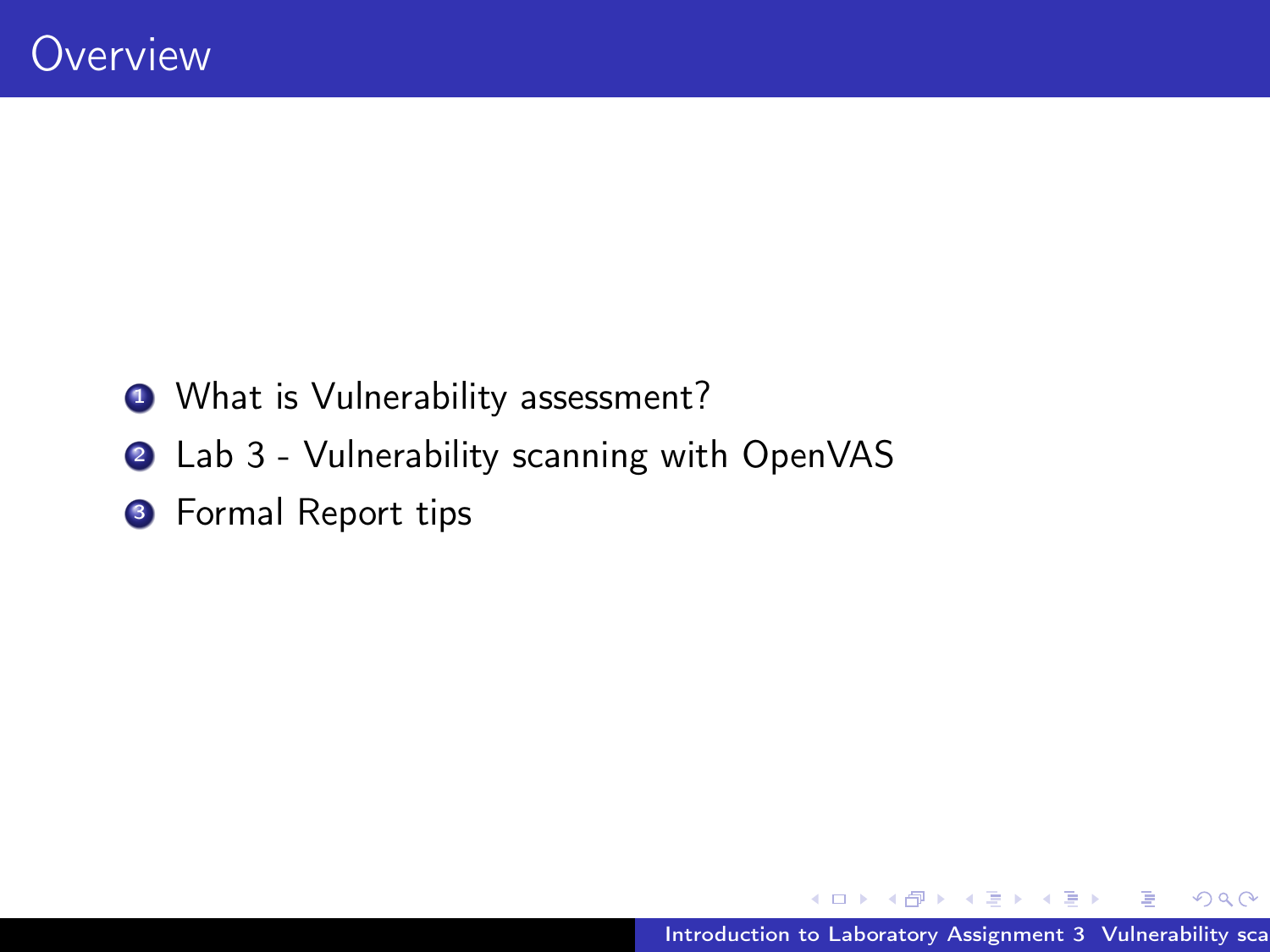### Vulnerability

A weakness in an asset or a group of assets that can be exploited by one or more threats.

The goal of vulnerability assessment is to obtain a (prioritized) list of vulnerabilities with brief description of how and why they might occur.

つくへ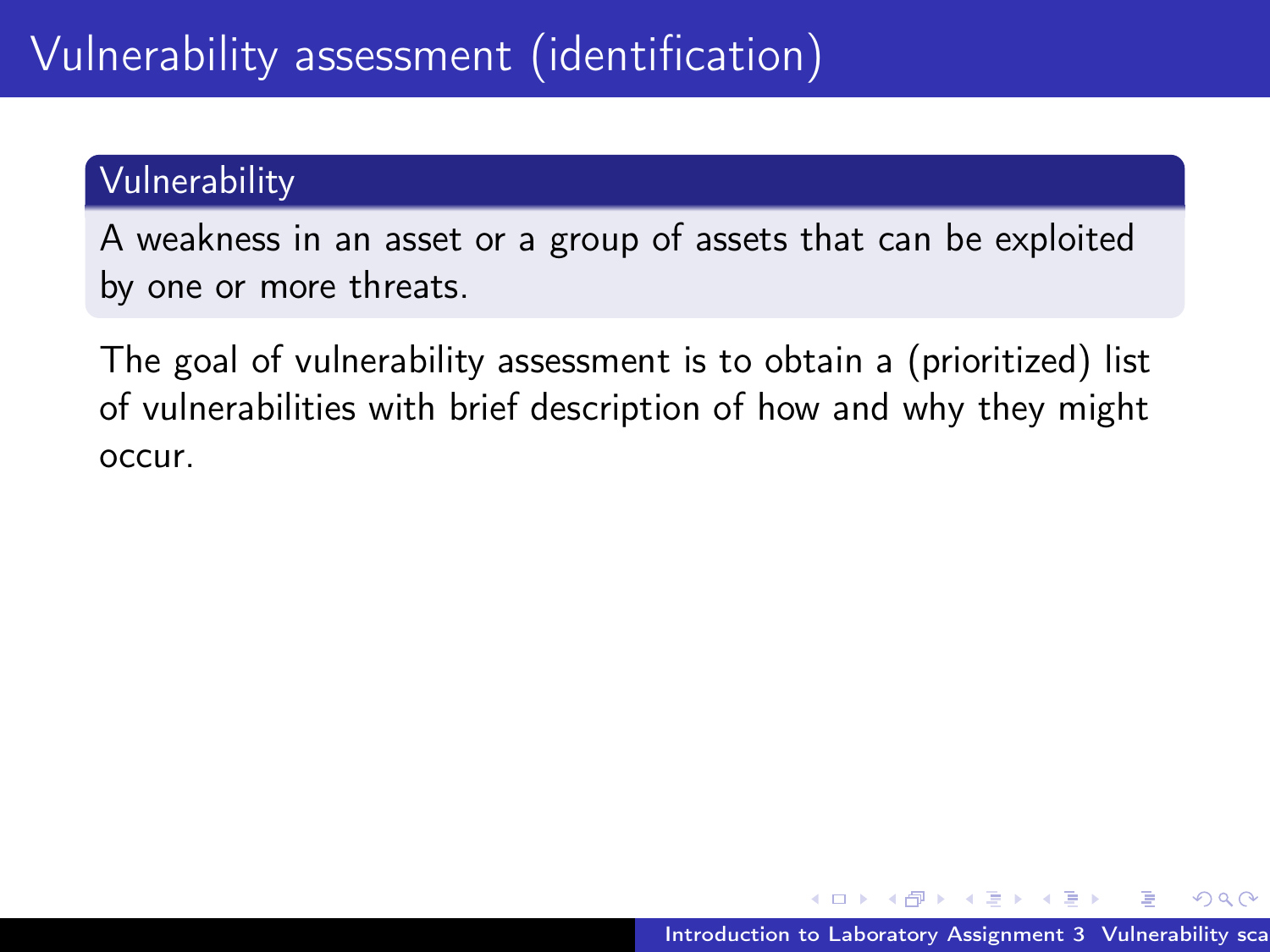### Vulnerability

A weakness in an asset or a group of assets that can be exploited by one or more threats.

The goal of vulnerability assessment is to obtain a (prioritized) list of vulnerabilities with brief description of how and why they might occur.

What is vulnerability scanning?

Vulnerability scanning is an automated process whose goal is to identify security vulnerabilities of computer systems in a network.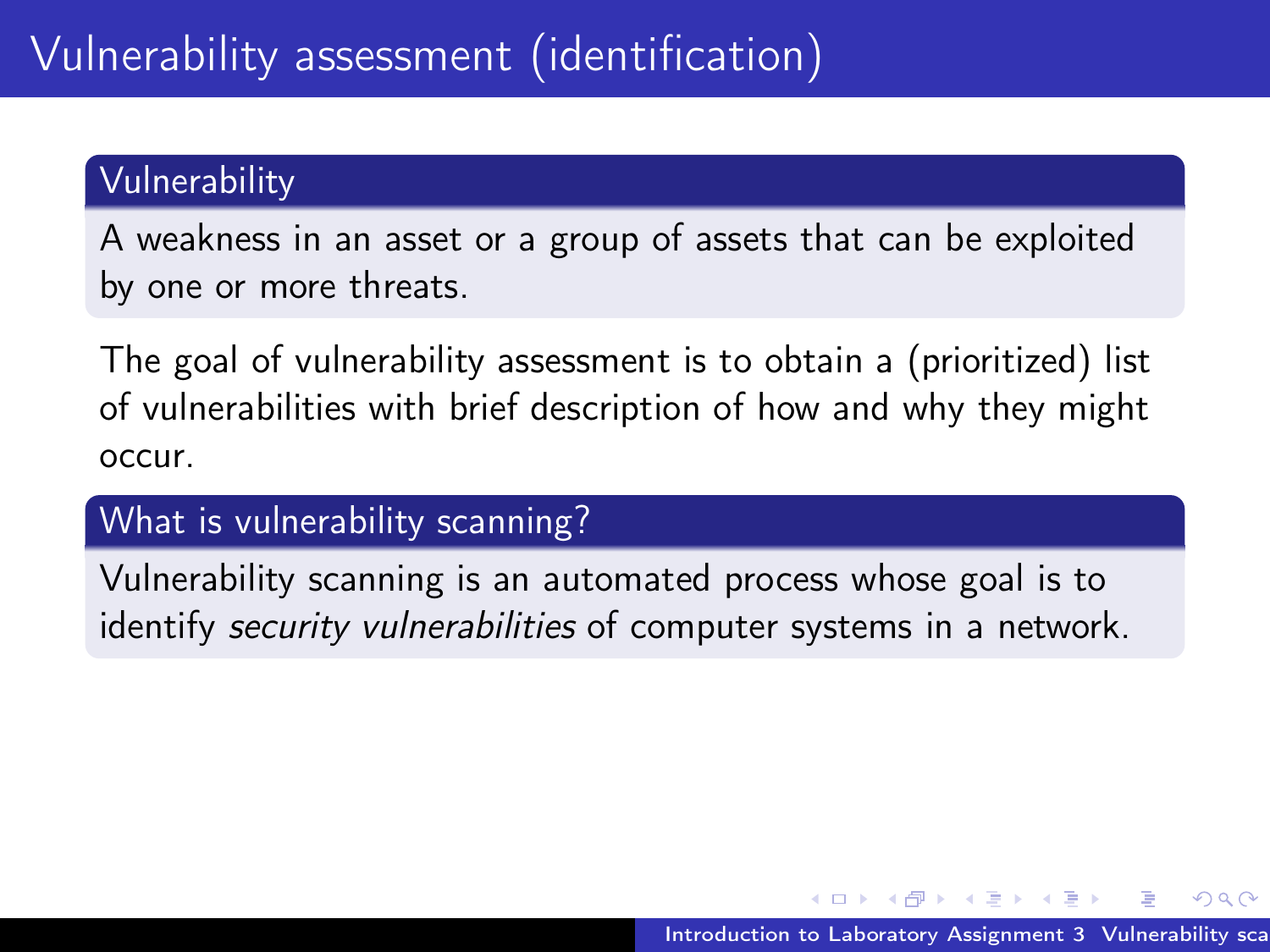### Vulnerability

A weakness in an asset or a group of assets that can be exploited by one or more threats.

The goal of vulnerability assessment is to obtain a (prioritized) list of vulnerabilities with brief description of how and why they might occur.

#### What is vulnerability scanning?

Vulnerability scanning is an automated process whose goal is to identify security vulnerabilities of computer systems in a network.

#### How is it performed?

Automated tools - Vulnerability scanners - software used to assess computer systems for weaknesses using a database of known vulnerabilities.

 $2990$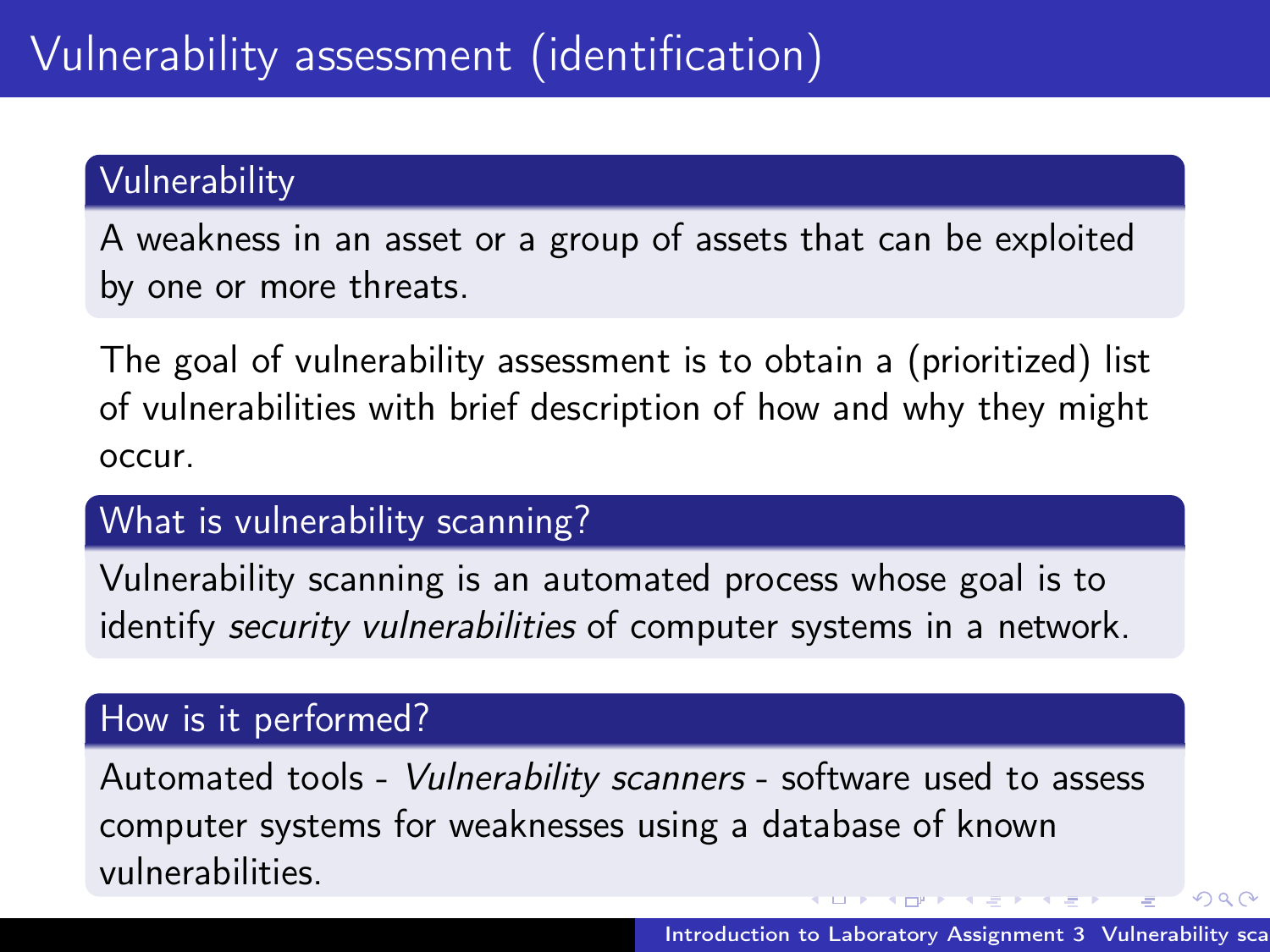- **1** Know your tools and the system you are testing
- **2** Port scanning
- **3** Service fingerprinting
- **4** Vulnerability scanning
- **6** Assessment and recommendations
- **6** Assessment follow-up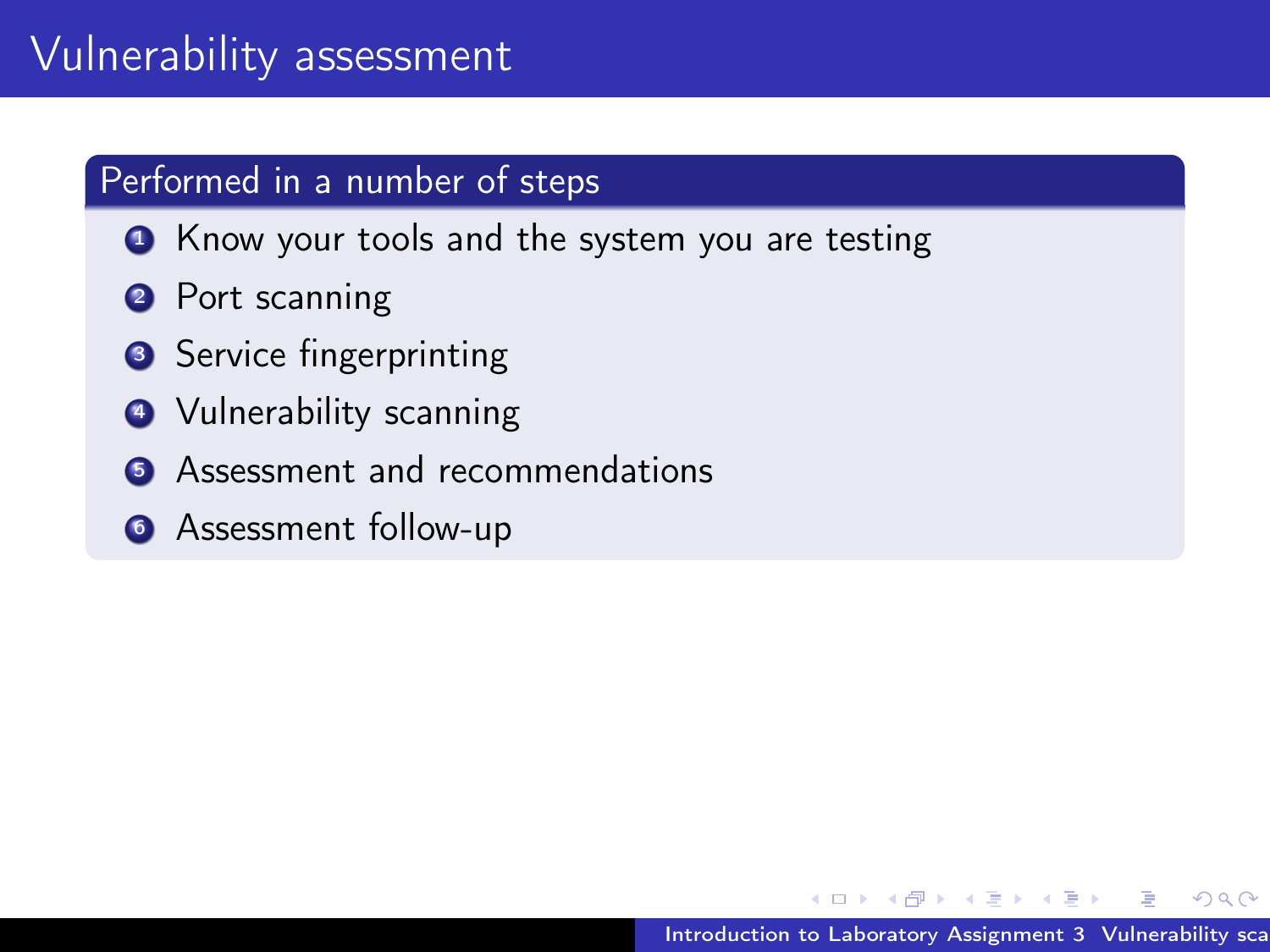**• Know your tools and the system you are testing** 

- **•** get familiar with the vulnerability scanner used
- obtain information about the system (system configuration, network topology, etc.)
- **2** Port scanning
- **3** Service fingerprinting
- **4** Vulnerability scanning
- **6** Assessment and recommendations
- **6** Assessment follow-up

つくい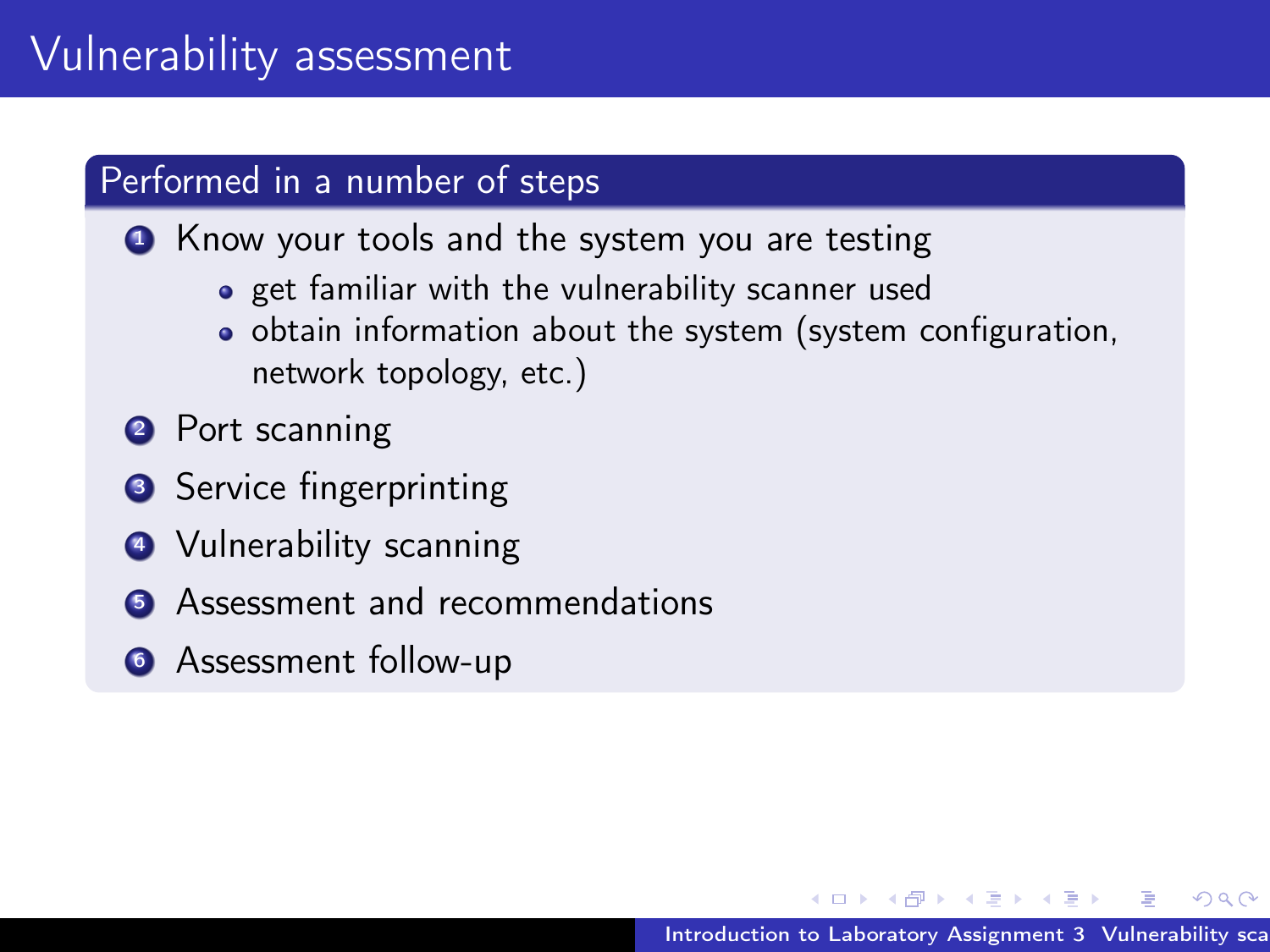- $\bullet$  Know your tools and the system you are testing  $\checkmark$
- **2** Port scanning
	- $\bullet$  obtain a list of open ports (open port  $\leftrightarrow$  listening service)
	- find information about the open ports what services are you expecting to find there? (http(80), SSH(22))
- **3** Service fingerprinting
- **4** Vulnerability scanning
- **•** Assessment and recommendations
- **6** Assessment follow-up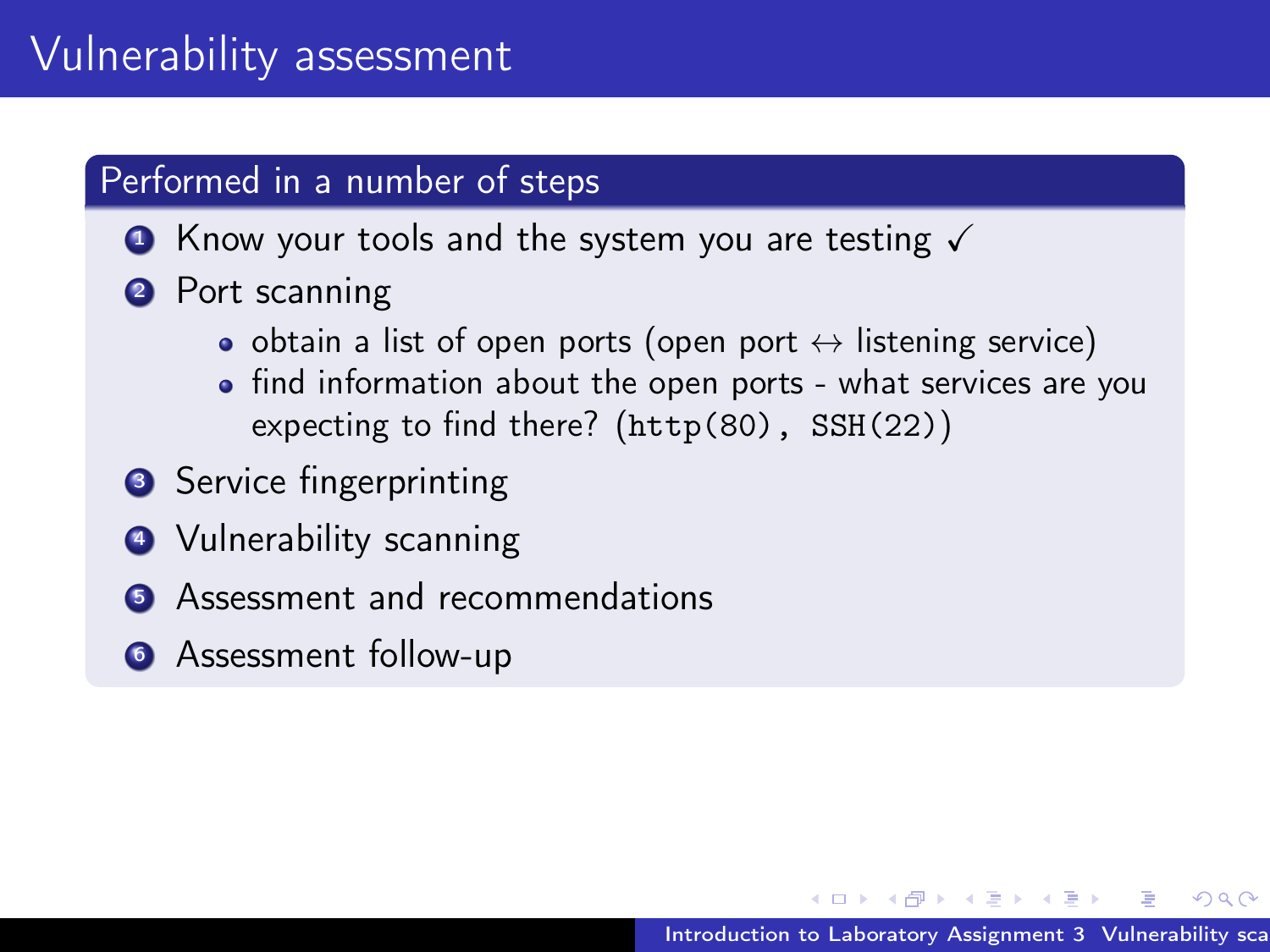- $\bullet$  Know your tools and the system you are testing  $\checkmark$
- **2** Port scanning  $\sqrt{ }$
- **3** Service fingerprinting
	- find more about each service behind each open port (version)
	- $\bullet$  is it the expected one? (compare results with Step 2)
- **4** Vulnerability scanning
- **•** Assessment and recommendations
- **6** Assessment follow-up

つくい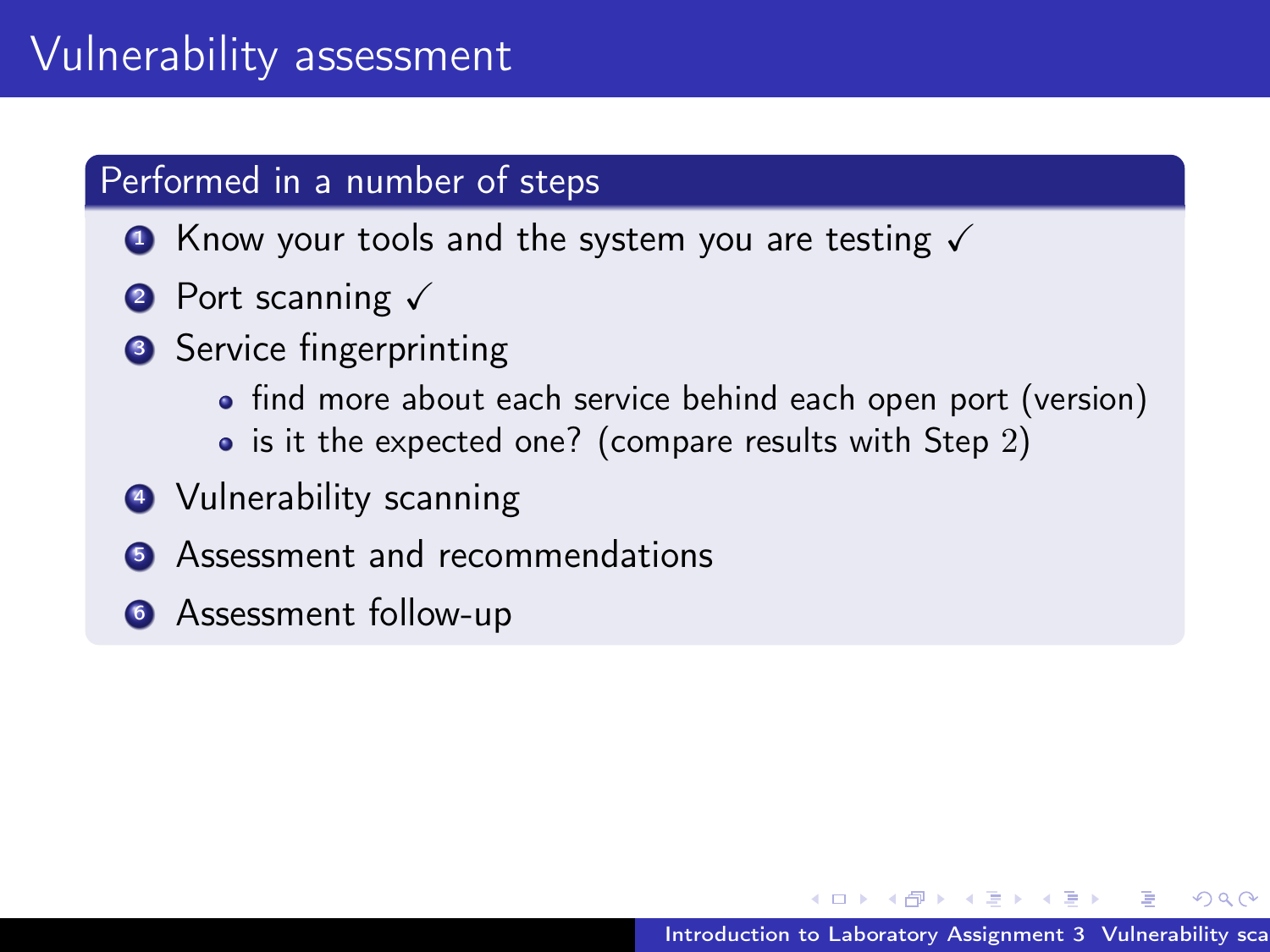- $\bullet$  Know your tools and the system you are testing  $\checkmark$
- **2** Port scanning  $\sqrt{ }$
- **3** Service fingerprinting  $\checkmark$
- **4** Vulnerability scanning
	- scan the discovered services for potential vulnerabilities
- **6** Assessment and recommendations
- **6** Assessment follow-up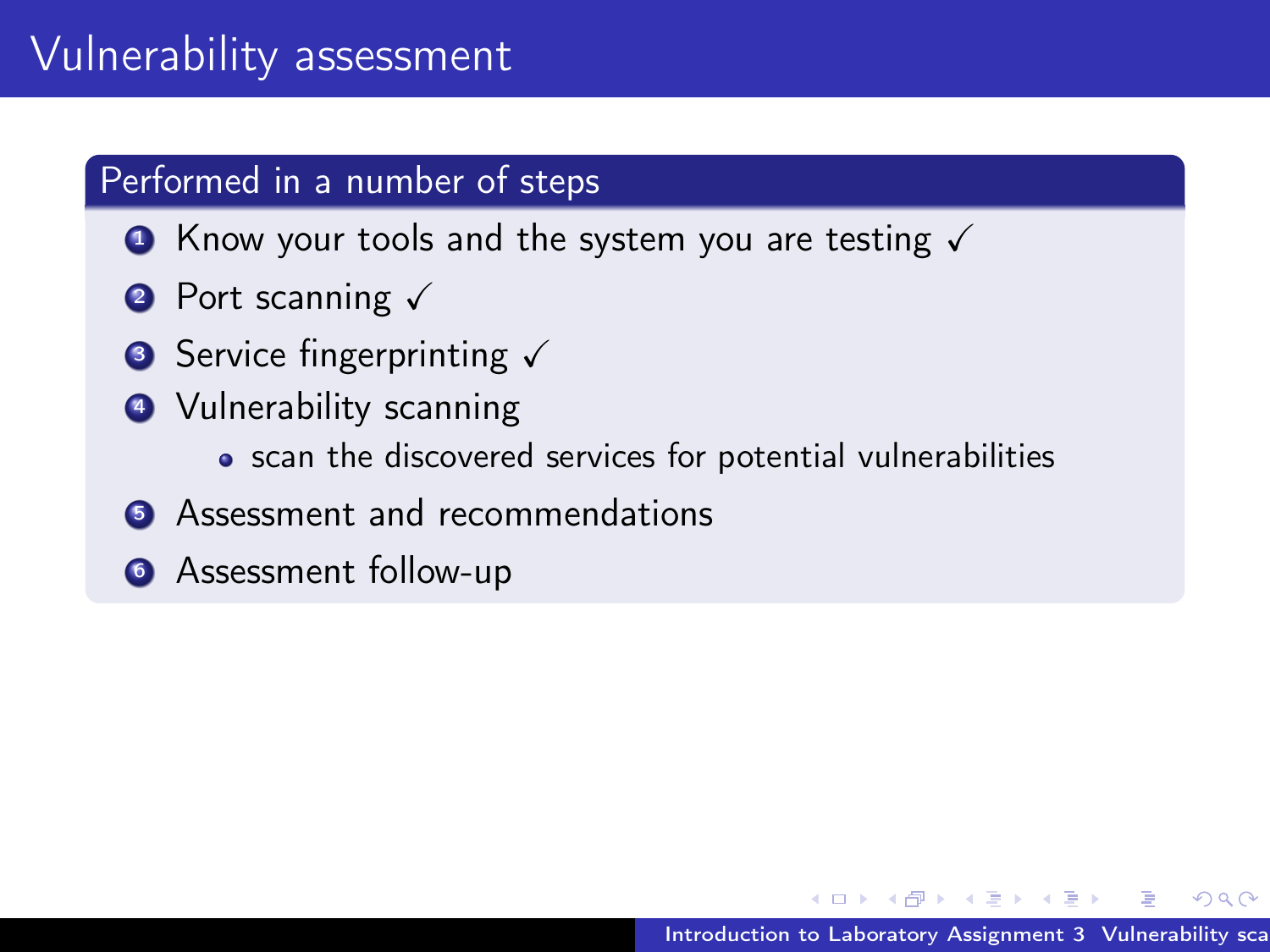- $\bullet$  Know your tools and the system you are testing  $\checkmark$
- **2** Port scanning  $\sqrt{ }$
- **3** Service fingerprinting  $\checkmark$
- $\bullet$  Vulnerability scanning  $\checkmark$
- **•** Assessment and recommendations
	- use the vulnerability scan report generated by your tool to make recommendations about improving the security status of the system/systems tested
- **6** Assessment follow-up

つくい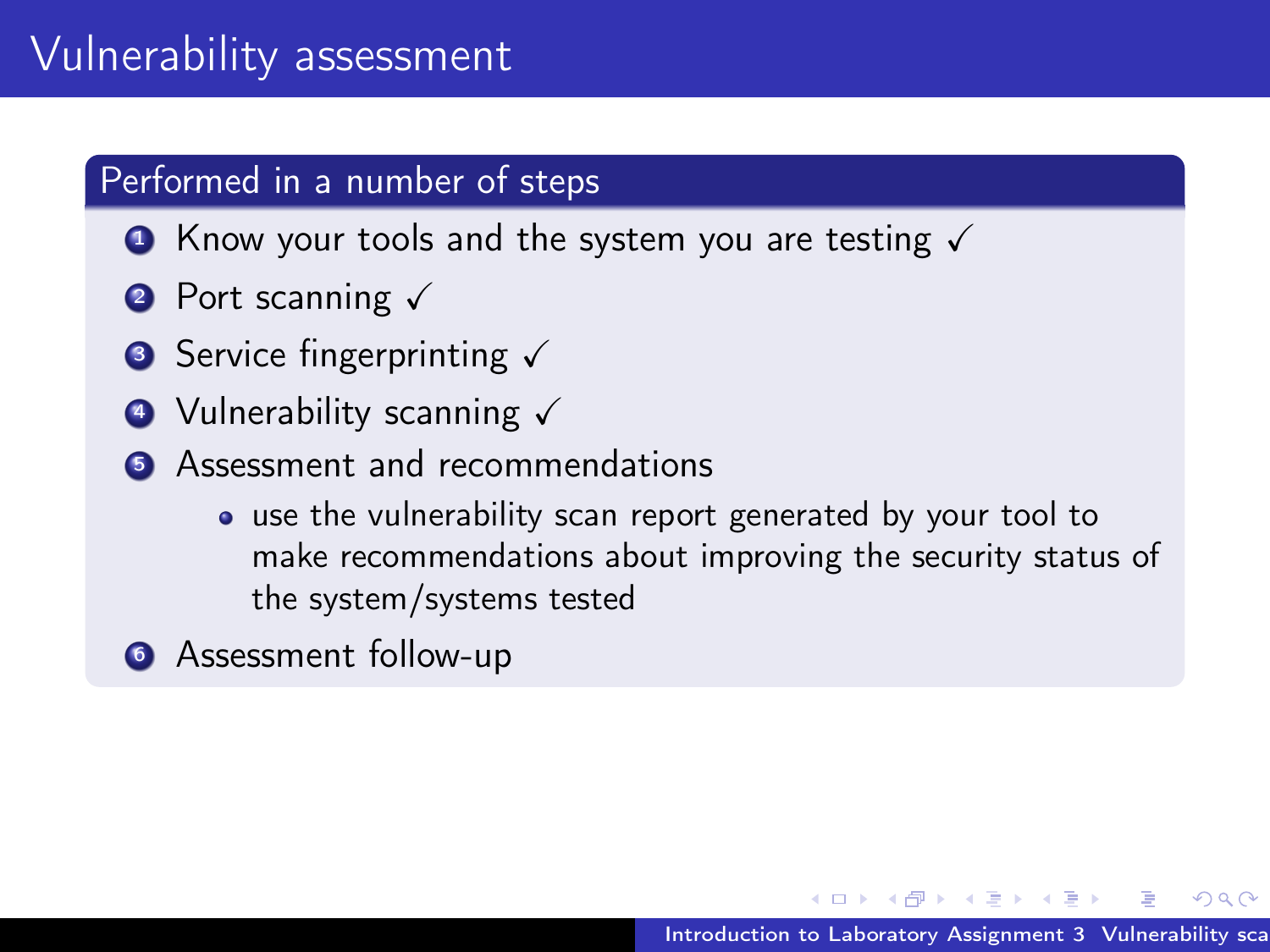- $\bullet$  Know your tools and the system you are testing  $\checkmark$
- **2** Port scanning  $\sqrt{ }$
- **3** Service fingerprinting  $\checkmark$
- $\bullet$  Vulnerability scanning  $\checkmark$
- $\bullet$  Assessment and recommendations  $\checkmark$
- **6** Assessment follow-up
	- propose a strategy for keeping the system secure
	- propose a list of actions that should be done regularly to keep the system secure
	- the report will help the system owner to reproduce your findings and take the appropriate actions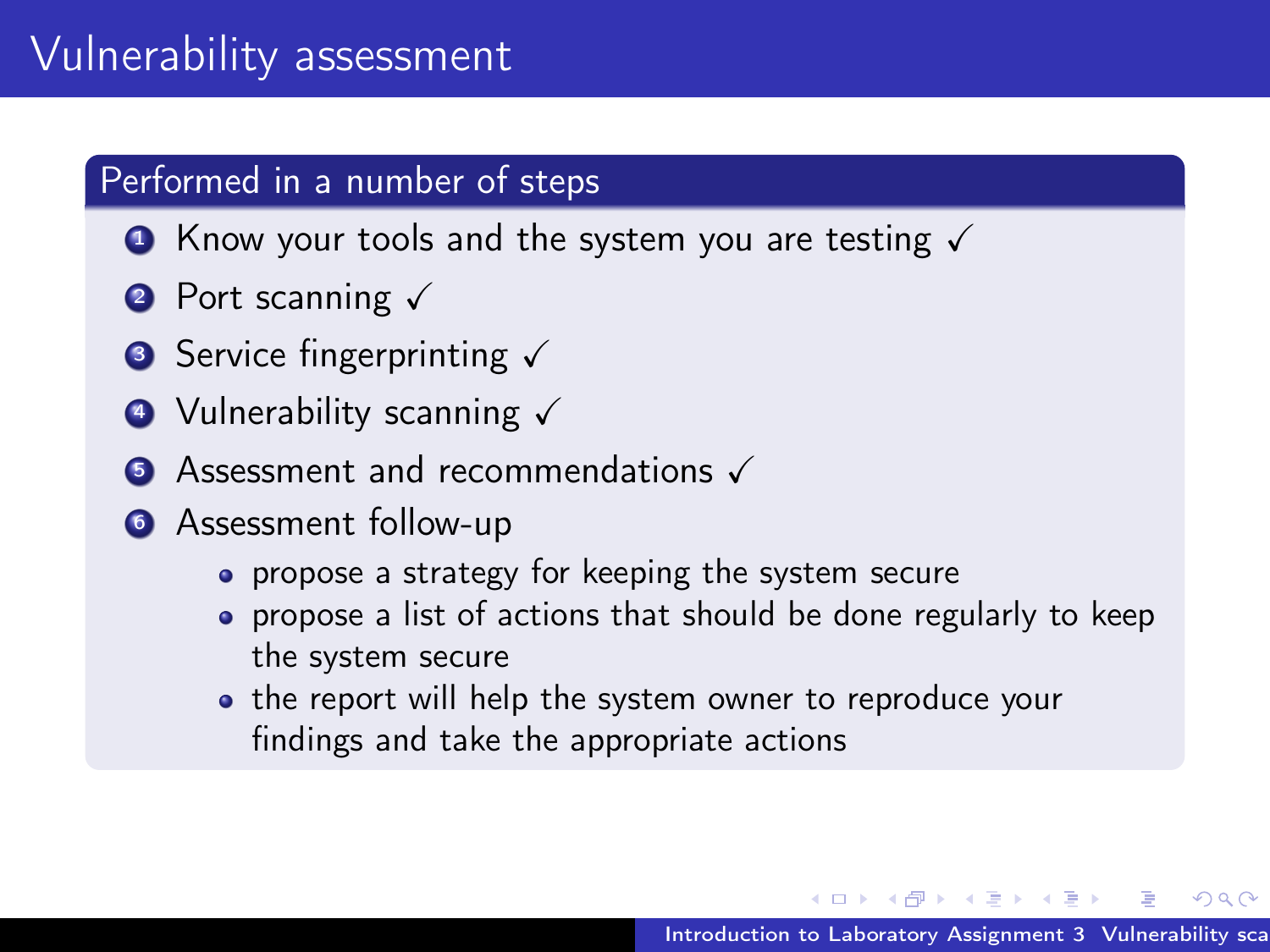- $\bullet$  Know your tools and the system you are testing  $\checkmark$
- **2** Port scanning  $\sqrt{ }$
- **3** Service fingerprinting  $\checkmark$
- $\bullet$  Vulnerability scanning  $\checkmark$
- $\bullet$  Assessment and recommendations  $\checkmark$
- **•** Assessment follow-up  $\checkmark$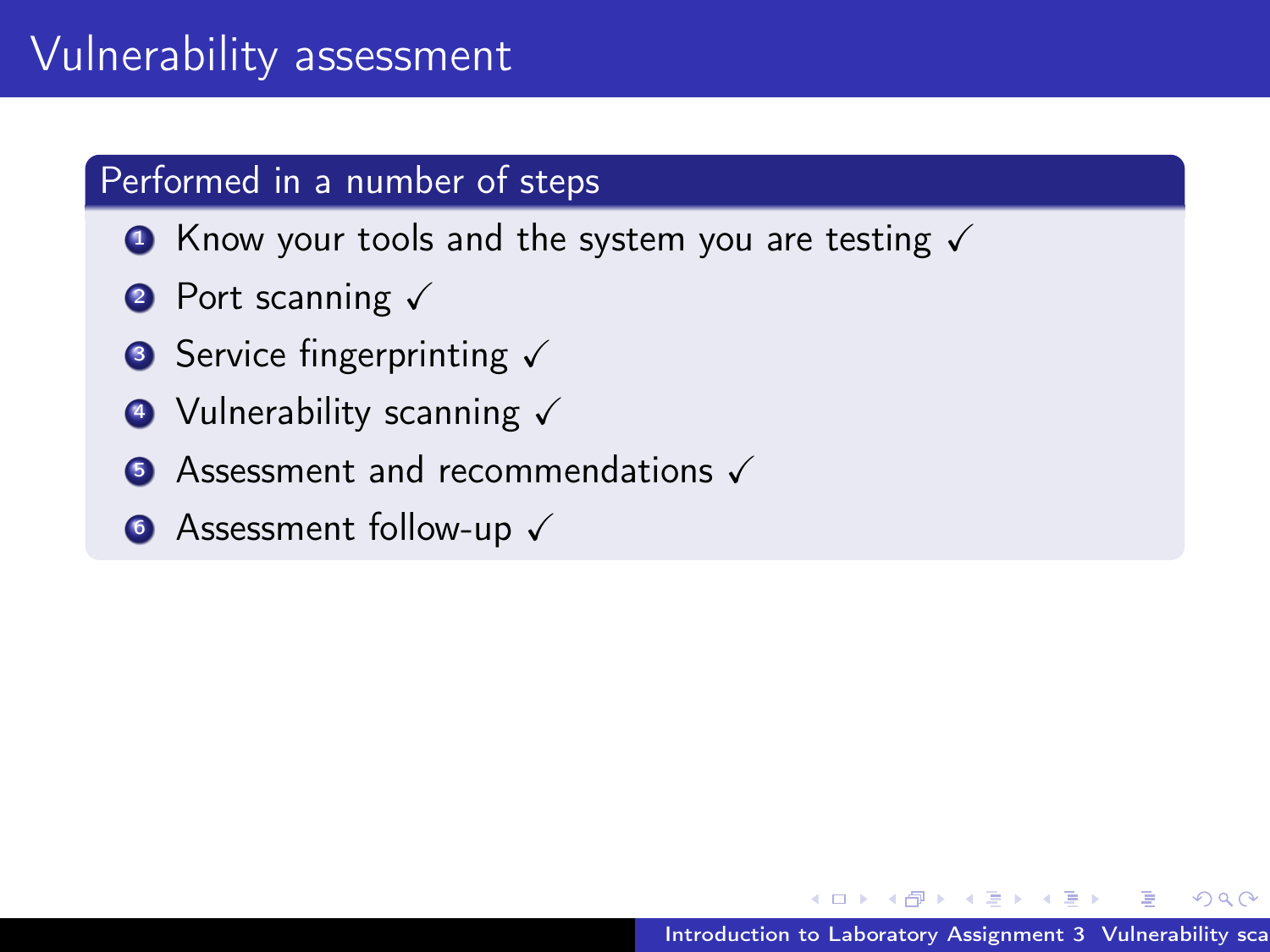#### During CW 4–6

- <theoden.ce.chalmers.se> can be accessed from every computer in the Chalmers domain
- Remote access using SSH is possible for this assignment outside the lab session hours. (More Info in PingPong - <pingpong.chalmers.se>)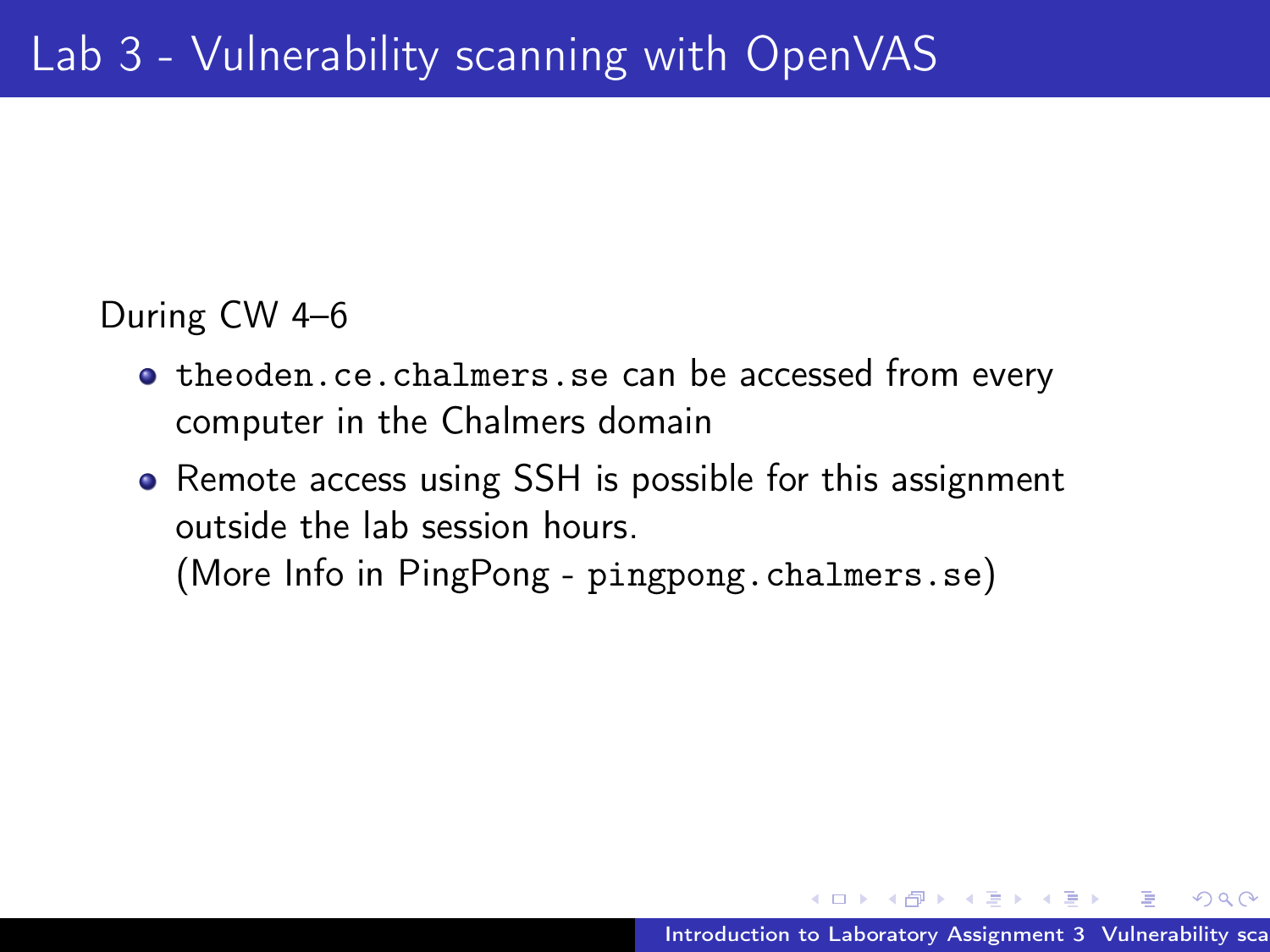# The target network



Introduction to Laboratory Assignment 3 Vulnerability sca

重

 $299$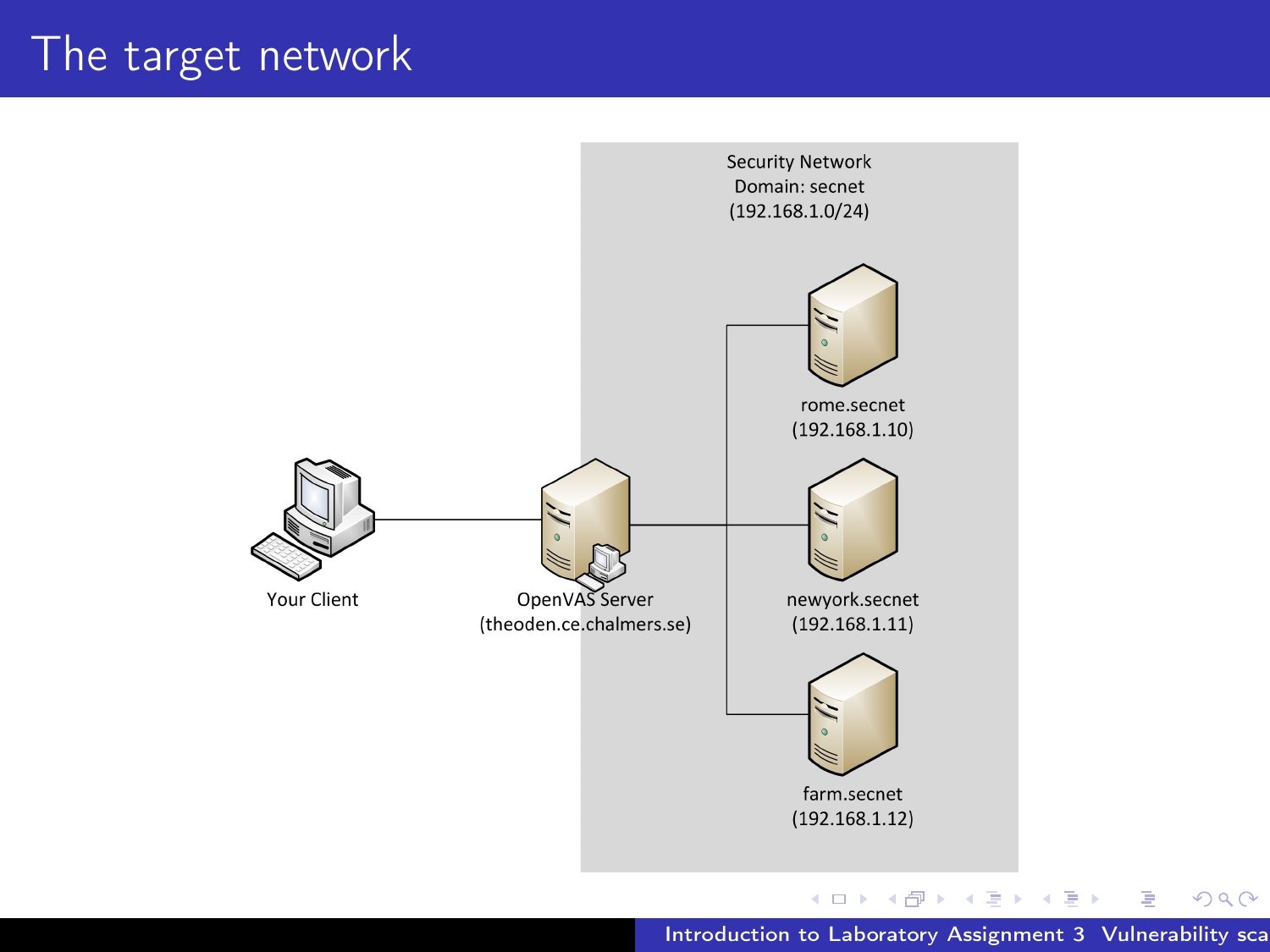don't present only the results, but also the steps you took to obtain them  $\rightarrow$  this will help in reproducing your results

 $QQ$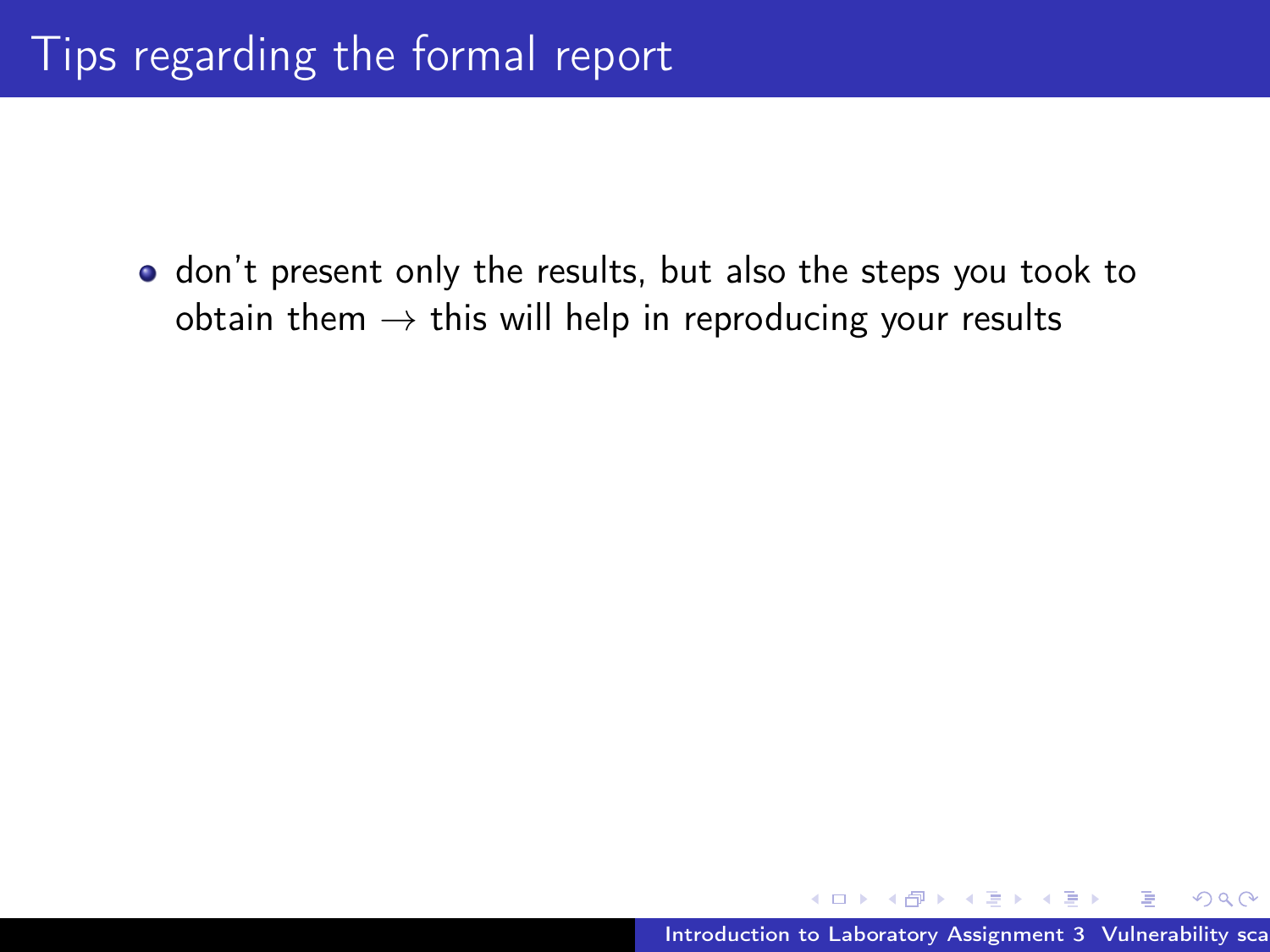- don't present only the results, but also the steps you took to obtain them  $\rightarrow$  this will help in reproducing your results
- if you find too many vulnerabilities  $\rightarrow$  focus on the most important ones and motivate your choice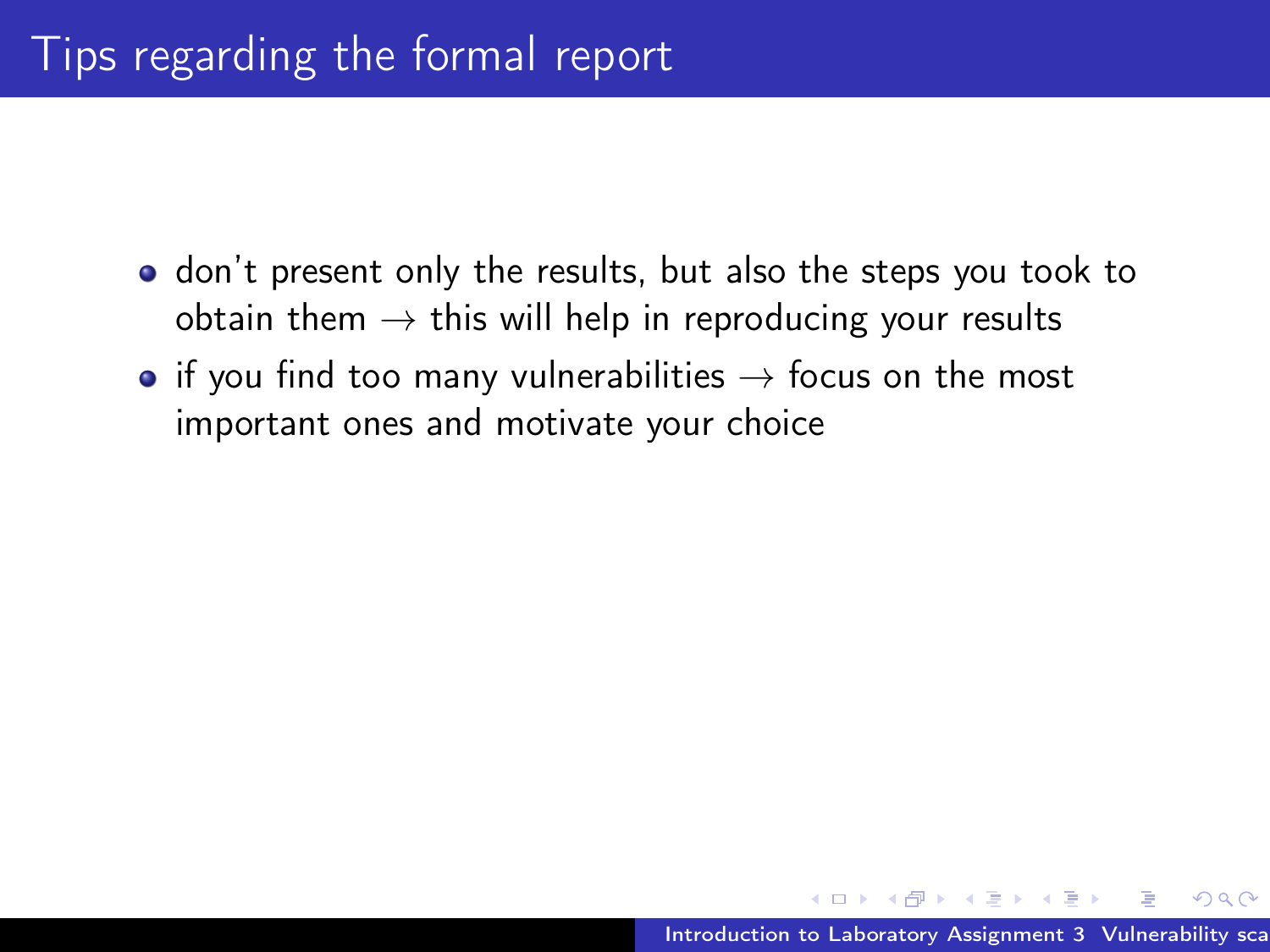- don't present only the results, but also the steps you took to obtain them  $\rightarrow$  this will help in reproducing your results
- if you find too many vulnerabilities  $\rightarrow$  focus on the most important ones and motivate your choice
- follow the tips from the templates and LabPM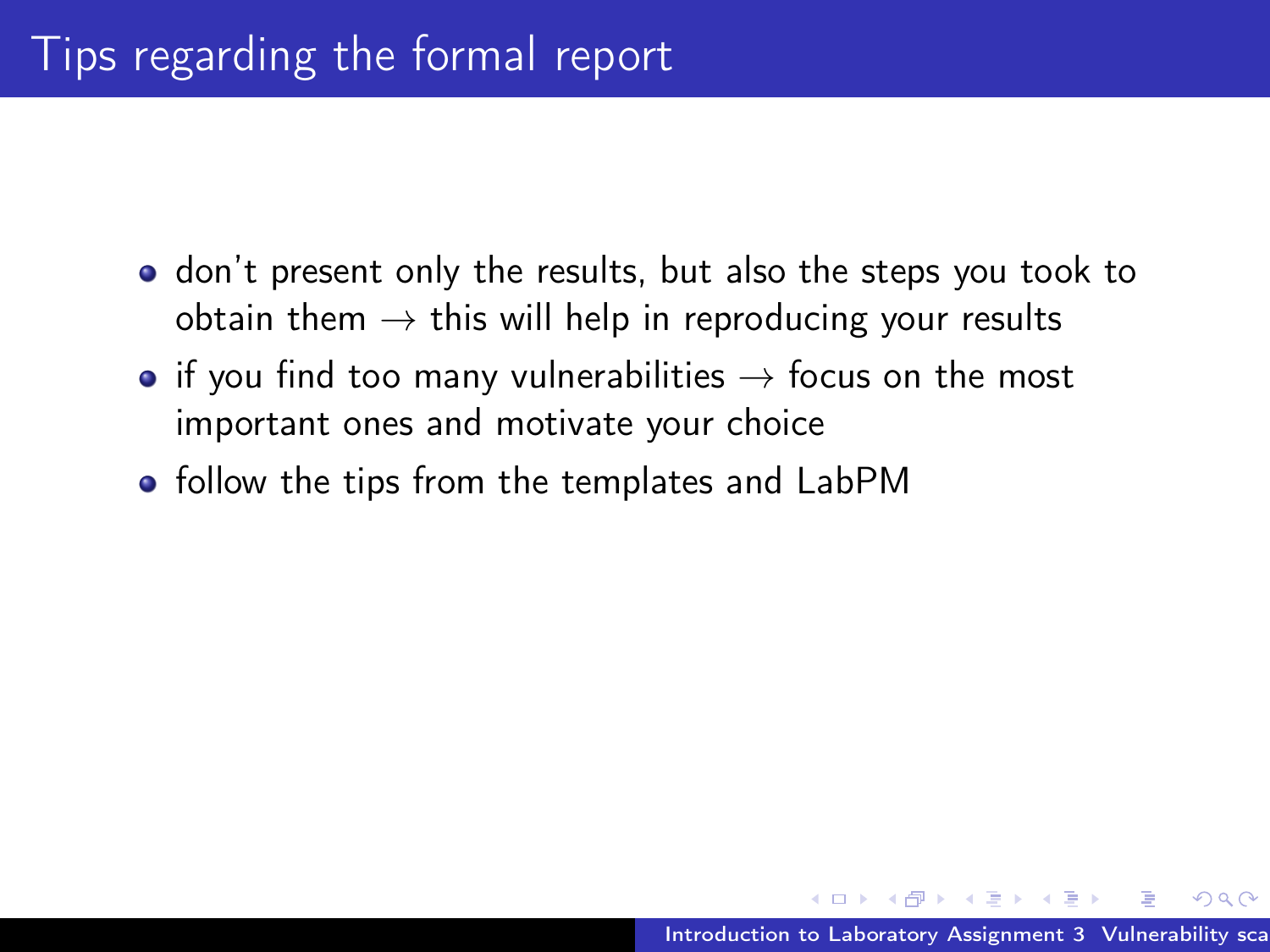- don't present only the results, but also the steps you took to obtain them  $\rightarrow$  this will help in reproducing your results
- if you find too many vulnerabilities  $\rightarrow$  focus on the most important ones and motivate your choice
- follow the tips from the templates and LabPM
- use the structure of the template to report your findings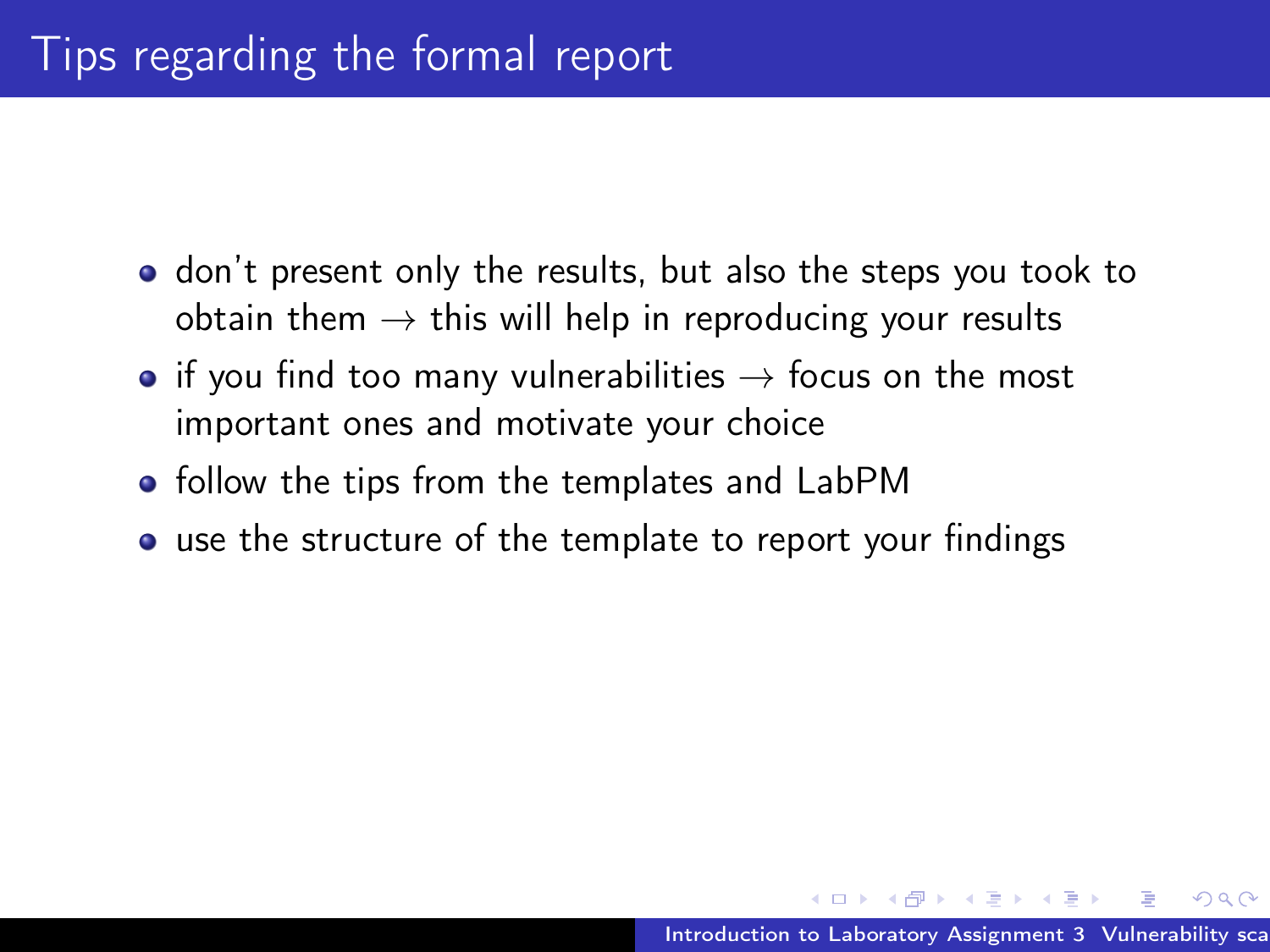- don't present only the results, but also the steps you took to obtain them  $\rightarrow$  this will help in reproducing your results
- if you find too many vulnerabilities  $\rightarrow$  focus on the most important ones and motivate your choice
- follow the tips from the templates and LabPM
- use the structure of the template to report your findings
- don't forget to properly reference the sources used